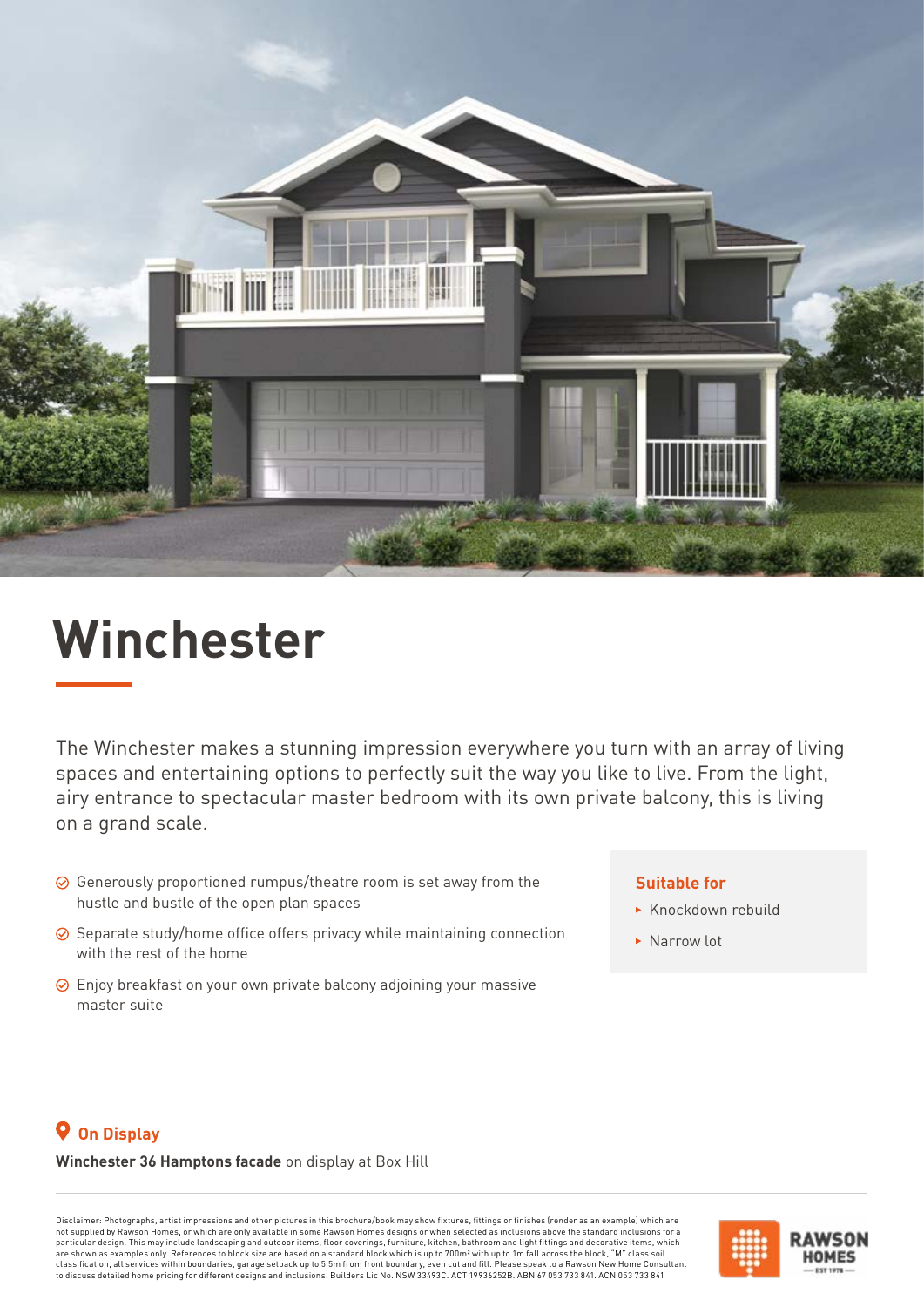# Facades **Winchester**



Hamptons

Disclaimer: Photographs, artist impressions and other pictures in this brochure/book may show fixtures, fittings or finishes (render as an example) which are only a bis broad to the poly available in some Rawson Homes desi